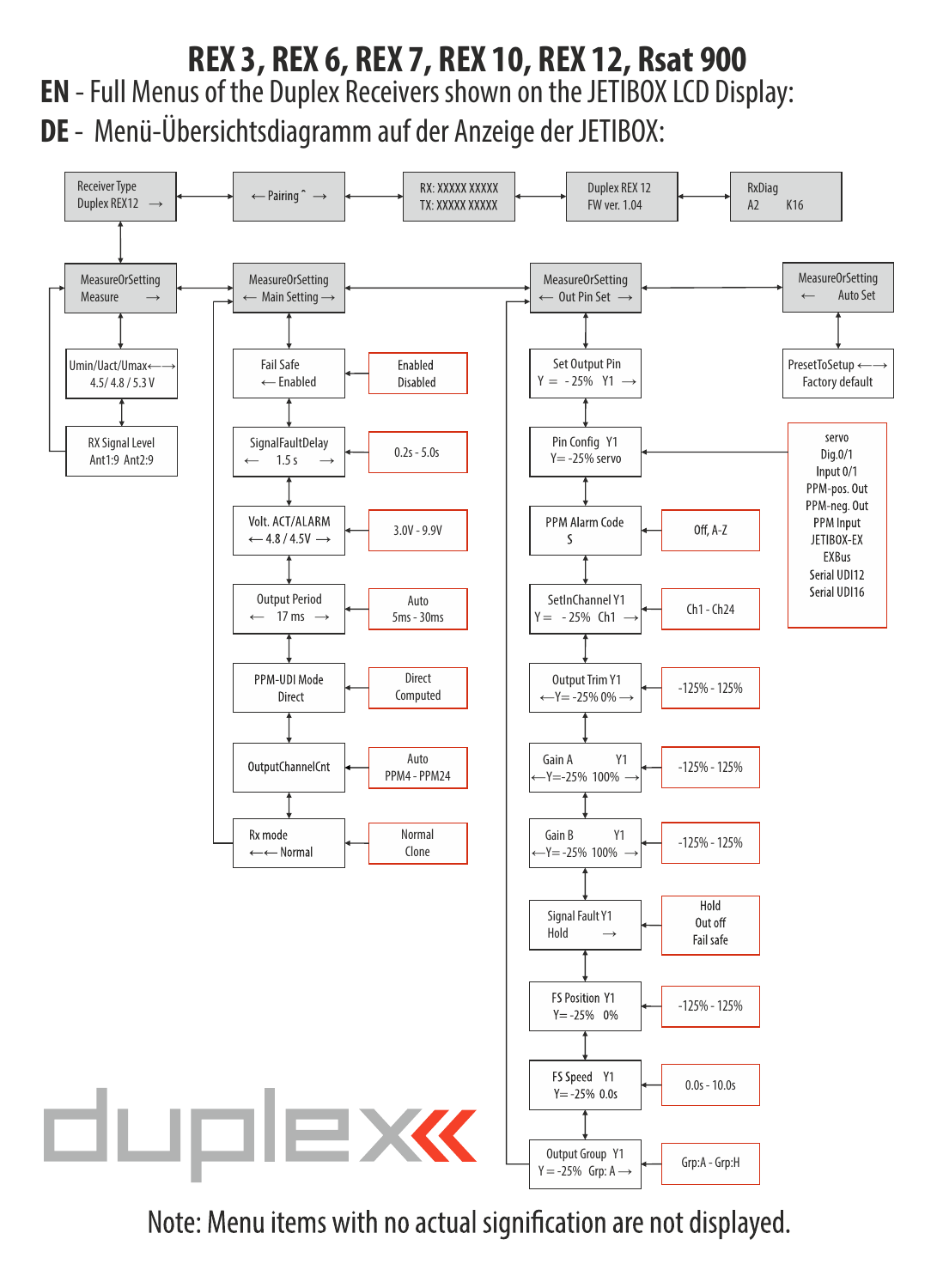| JET Frode                          | Declaration of Conformity | This declaration of conformity is issued under the sole responsibility of the manufacturer.<br>in accordance with the regulations of EU Directive<br>RED 2014/53/EU and RoHS 2011/65/EU. | Lomená 1530, 742 58 Přibor, Česká republika<br>JETI model s.r.o.<br>IČ 26825147<br>Producer: | declares, that the product | receiver DUPLEX EX<br>RSAT 900<br>Type designation:<br>Model number:               | 863,0 - 870,0 MHz<br>25 mW e.r.p.<br>Frequency band:<br>Max power: | The stated product complies with essential requirements of<br>RED Directive 2014/53/EU and RoHS Directive 2011/65/EU. |                               | Harmonised standards applies:                                        | Measures for the efficient use of the radio frequency spectrum [3.2] | EN 300 220-2 V 3.1.1                                                      | Protection requirements concerning electromagnetic compatibility [3.1(b)] | $V2111$<br>$V2111$<br>V3.1.1<br>EN 301489-17<br>EN 301 489-3<br>EN 301 489-1                          |                                       | Electrical Safety and Health [3.1(a)] | EN 60950-1:2006/A1:2010/A2:2013<br>EN 62479:2010 | RoH <sub>S</sub> | EN 50581:2012 | Příbor, 16.4.2019<br>Ing. Stanislav Jelen,<br><b>Managing Director</b> |
|------------------------------------|---------------------------|------------------------------------------------------------------------------------------------------------------------------------------------------------------------------------------|----------------------------------------------------------------------------------------------|----------------------------|------------------------------------------------------------------------------------|--------------------------------------------------------------------|-----------------------------------------------------------------------------------------------------------------------|-------------------------------|----------------------------------------------------------------------|----------------------------------------------------------------------|---------------------------------------------------------------------------|---------------------------------------------------------------------------|-------------------------------------------------------------------------------------------------------|---------------------------------------|---------------------------------------|--------------------------------------------------|------------------|---------------|------------------------------------------------------------------------|
| <b>BTT</b> fried<br>$\blacksquare$ | Declaration of Conformity | This declaration of conformity is issued under the sole responsibility of the manufacturer.<br>in accordance with the regulations of EU Directive<br>RED 2014/53/EU and RoHS 2011/65/EU  | Lomená 1530, 742 58 Příbor, Česká republika<br>IČ 26825147<br>JETI model s.r.o.              | declares, that the product | receiver DUPLEX EX<br>REX7, REX10, REX12<br>2400,0 – 2483,5 MHz<br>100 mW e.i.r.p. |                                                                    | The stated product complies with essential requirements of<br>RED Directive 2014/53/EU and RoHS Directive 2011/65/EU. |                               | Measures for the efficient use of the radio frequency spectrum [3.2] | EN 300 328 V 2.1.1                                                   | Protection requirements concerning electromagnetic compatibility [3.1(b)] |                                                                           | $\frac{21.1}{21.1}$<br>$\sqrt{2.1.1}$<br>$\sqrt{3.1.1}$<br>EN 301489-1<br>EN 301489-3<br>EN 301489-17 | Electrical Safety and Health [3.1(a)] |                                       | EN 60950-1:2006/A1:2010/A2:2013<br>EN 62479:2010 |                  | EN 50581:2012 |                                                                        |
|                                    |                           |                                                                                                                                                                                          | Producer:                                                                                    |                            | Type designation:<br>Model number:                                                 | Frequency band:<br>Max power:                                      |                                                                                                                       | Harmonised standards applies: |                                                                      |                                                                      |                                                                           |                                                                           |                                                                                                       |                                       |                                       |                                                  | RoH <sub>S</sub> |               | Přibor, 16.4.2019                                                      |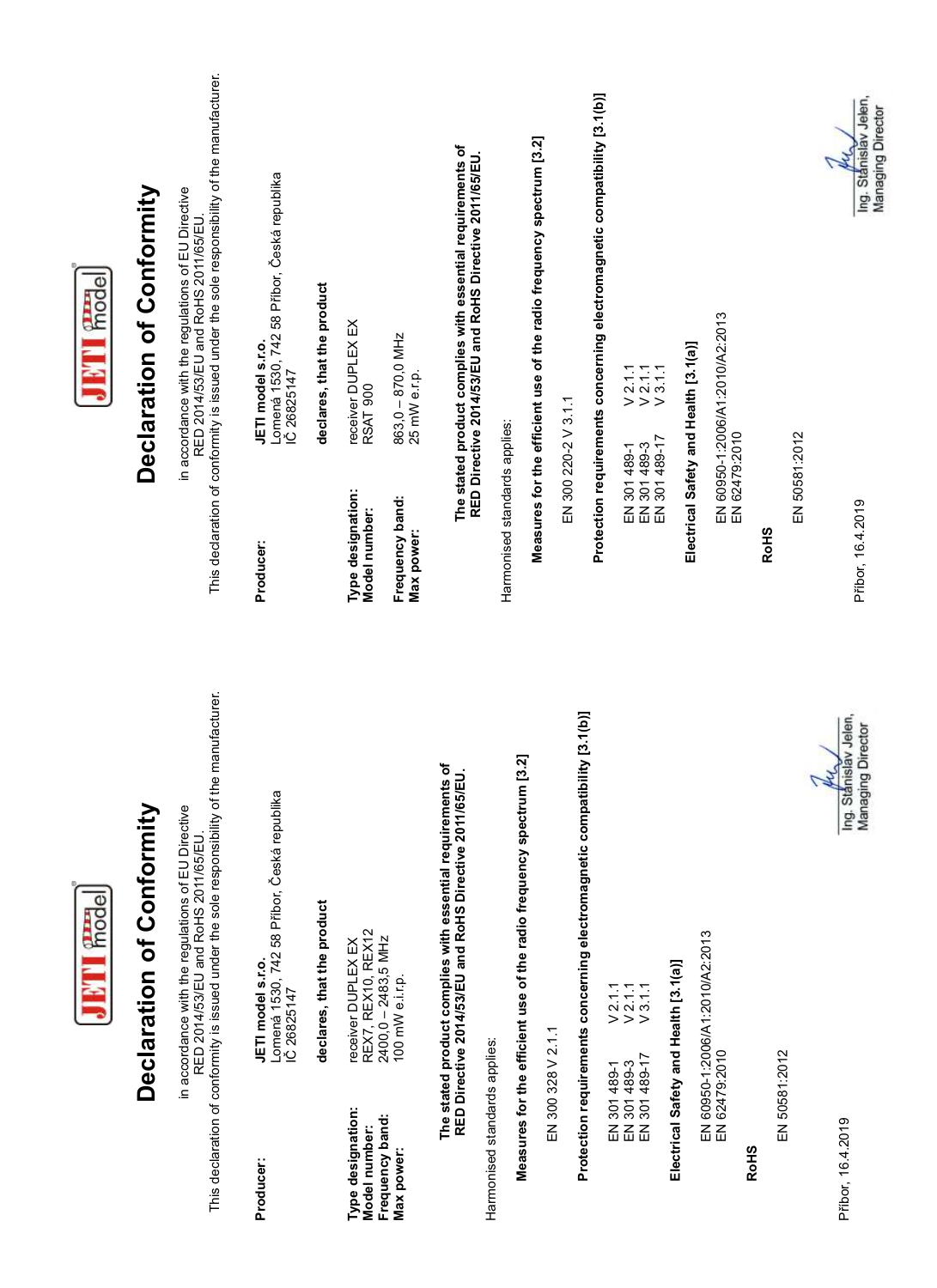| JETT Frode  | Declaration of Conformity | This declaration of conformity is issued under the sole responsibility of the manufacturer<br>in accordance with the regulations of EU Directive<br>RED 2014/53/EU and RoHS 2011/65/EU | Lomená 1530, 742 58 Příbor, Česká republika<br>JETI model s.r.o.<br>IČ 26825147<br>Producer: | declares, that the product | receiver DUPLEX EX<br>RSAT 900NG<br>Type designation:<br>Model number: | 863,0 - 870,0 MHz<br>25 mW e.r.p.<br>Frequency band:<br>Max power: | The stated product complies with essential requirements of<br>RED Directive 2014/53/EU and RoHS Directive 2011/65/EU.                       |                               | Harmonised standards applies:                                           | Measures for the efficient use of the radio frequency spectrum [3.2] | EN 300 220-2 V 3.1.1                                                      | Protection requirements concerning electromagnetic compatibility [3.1(b)] | $V$ 2.1.1<br>$V$ 2.1.1<br>$V$ 3.1.1<br>EN 301 489-1<br>EN 301 489-3<br>EN 301 489-17 |                                       | Electrical Safety and Health [3.1(a)] | EN 60950-1:2006/A1:2010/A2:2013<br>EN 62479:2010 | RoH <sub>S</sub> |               | EN 50581:2012 | Ing. Stánisláv Jelen,<br><b>Managing Director</b><br>Přibor, 1.8.2020 |
|-------------|---------------------------|----------------------------------------------------------------------------------------------------------------------------------------------------------------------------------------|----------------------------------------------------------------------------------------------|----------------------------|------------------------------------------------------------------------|--------------------------------------------------------------------|---------------------------------------------------------------------------------------------------------------------------------------------|-------------------------------|-------------------------------------------------------------------------|----------------------------------------------------------------------|---------------------------------------------------------------------------|---------------------------------------------------------------------------|--------------------------------------------------------------------------------------|---------------------------------------|---------------------------------------|--------------------------------------------------|------------------|---------------|---------------|-----------------------------------------------------------------------|
| JETI frodel | Declaration of Conformity | This declaration of conformity is issued under the sole responsibility of the manufacturer<br>in accordance with the regulations of EU Directive<br>RED 2014/53/EU and RoHS 2011/65/EU | Lomená 1530, 742 58 Příbor, Česká republika<br>IČ 26825147<br>JETI model s.r.o.              | declares, that the product | DUPLEX EX<br>receiver<br>REX3                                          | 2400,0 - 2483,5 MHz<br>eirp<br>100 mW                              | The stated product complies with essential requirements of<br>RED Directive 2014/53/EU and RoHS Directive 2011/65/EU.<br>The stated product | Harmonised standards applies: | use of the radio frequency spectrum [3.2]<br>Measures for the efficient | EN 300 328 V 2 1 1                                                   | Protection requirements concerning electromagnetic compatibility [3.1(b)] |                                                                           | $777$<br>$277$<br>$39$<br>EN 301489-1<br>EN 301489-3<br>EN 301489-17                 | Electrical Safety and Health [3.1(a)] | :2010/A2:2013                         | EN 60950-1:2006/A1<br>EN 62479:2010              |                  | EN 50581:2012 |               | Ing. Stanislav Jelen,<br><b>Managing Director</b>                     |
|             |                           |                                                                                                                                                                                        | Producer:                                                                                    |                            | Type designation:<br>Model number:                                     | Frequency band:<br>Max power:                                      |                                                                                                                                             |                               |                                                                         |                                                                      |                                                                           |                                                                           |                                                                                      |                                       |                                       |                                                  | <b>RoHS</b>      |               |               | Příbor, 1642019                                                       |

 $\overline{a}$